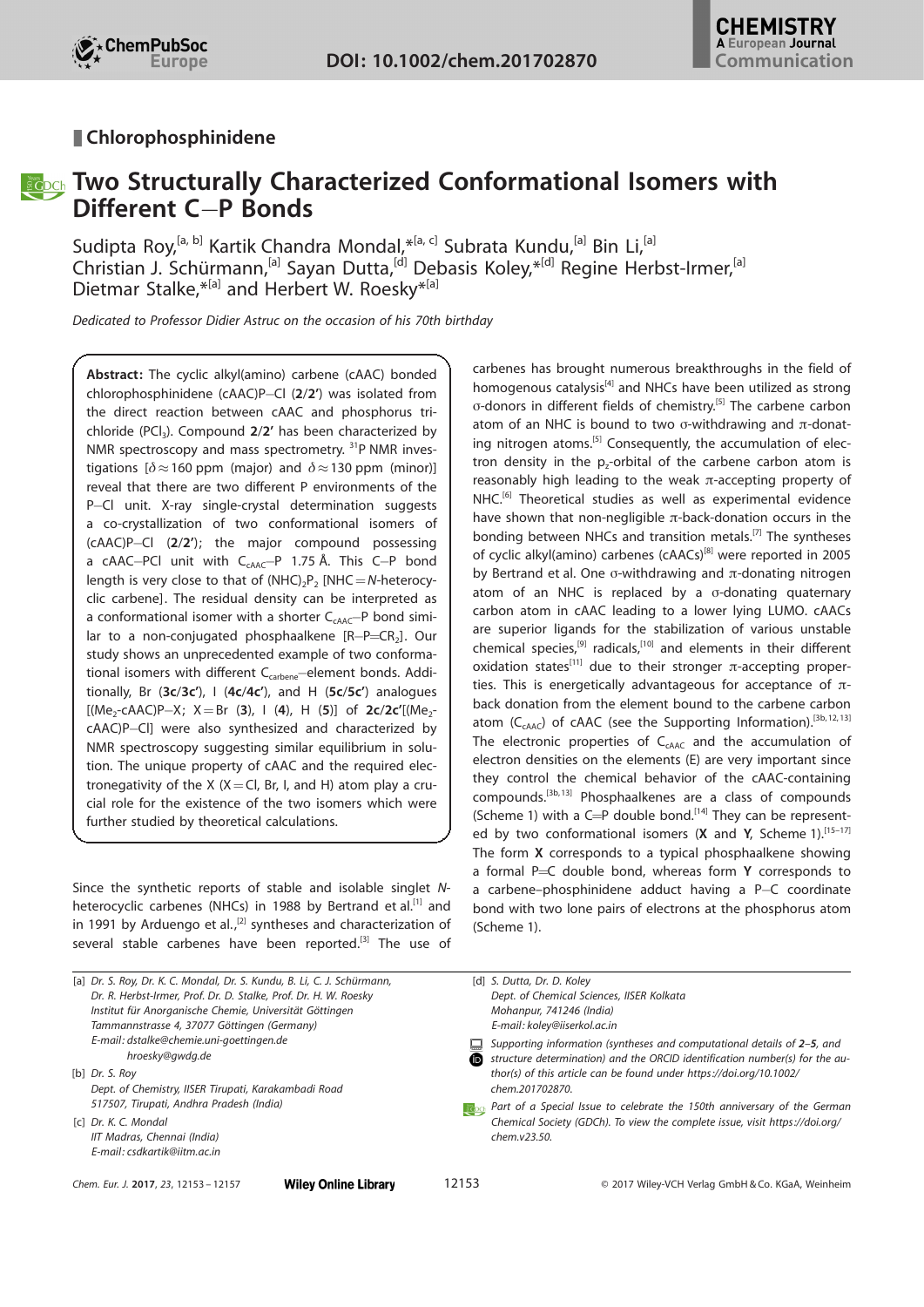

Scheme 1. Two extreme canonical structures and bonding situation of the carbene–phosphinidene adducts.

The electronic polarization is opposite to each other. The phosphorus atom of the carbene–phosphinidene is electron rich due to the stronger  $C:\rightarrow P$  o-donation and  $C\leftarrow P$   $\pi$ -backdonation which are polar in nature. The  $C=P$  double bond of the phosphaalkene is less polar and the phosphorus atom is comparatively electron deficient (Scheme 1) since the electronegativity of carbon (2.5) is higher than that of phosphorus  $(2.1)$ .<sup>[15]</sup> This reverse polarity of the electron density is also reflected in the <sup>31</sup>P NMR data.<sup>[15-17a]</sup> The C2-amino substituents at  $R<sup>1</sup>$  or  $R<sup>2</sup>$  favor the resonance form **Y** and the reverse is true for C2-amino substituents at  $R^3$  (favoring X).<sup>[15, 17a]</sup>

The effect of halide substituents at phosphorus has rarely been reported.<sup>[17b]</sup> The (cAAC)PX is certainly an interesting starting material for the preparation of a variety of cAAC–phosphinidene compounds.<sup>[17c]</sup> A number of unusual chemical reactions of cAACs have been reported.<sup>[3b,9-13]</sup> The direct reaction of cAAC with  $\text{PCI}_3$  in a 2:1 molar ratio led to the isolation of cAAC–chlorophosphinidene (cAAC)P–Cl  $(2/2')$ . The Br  $(3 c/3 c')$ , I ( $4c/4c'$ ), and H ( $5c/5c'$ ) analogues of  $2/2'$  were also synthesized (Scheme S2) and characterized by NMR spectroscopy. The NHC analogues have not been described yet. Herein, we report the synthesis and characterization of 2/2', and the existence of two conformational isomers of type X and type Y which have been characterized by X-ray single-crystal diffraction and confirmed by NMR studies.

NHC formed a stable adduct with trichlorophosphane [(NHC)PC $I_3$ , A] when this was reacted in a 1:1 molar ratio.<sup>[18, 19]</sup> Carbene–phenylphosphinidene (B) was obtained when pentaphenylcyclopentaphosphane was reacted with NHC.<sup>[19,20]</sup> The cationic phosphinidene (C) was isolated when trichlorophosphane was treated with three equivalents of NHC.<sup>[21]</sup> The C-P bonds of compounds  $A-C$  are coordinate  $\sigma$ -bonds ( $C_{NHC} \rightarrow P$ ) (Scheme 2). NHC- or cAAC-stabilized bisphosphinidenes (D, E) were obtained when the (NHC)PCI<sub>3</sub> adduct was reduced with three equivalents of  $\mathsf{KC}_8^{\{19\}}$  in THF, or cAAC was directly reacted with  $P_4$  in a 4:1 molar ratio.<sup>[10b,22]</sup> Theoretical calculations and <sup>31</sup>P NMR studies led to the conclusion that the electronic properties of **D** and **E** are very different<sup>[10b, 19] although they are</sup> analogous (carbene)<sub>2</sub>P<sub>2</sub> adducts. Compound **D** prefers the Ytype $^{[19]}$  resonance structure (D in Scheme 2), while its cAAC-analogue likes to have the X-type resonance form (E', Scheme 2).<sup>[10b,22]</sup> Thus, the <sup>31</sup>P chemical shift values are very different ( $\delta = -52$  to  $-73$  ppm for **D** and  $\delta = +59.4$  ppm for  $E'$ ).<sup>[10b, 22]</sup> The phosphorus atoms of **D** are upfield shifted when compared with those of  $E'$ . The <sup>31</sup>P chemical shift value of  $D$  is

# Communication



Scheme 2. The bonding situations of previously known carbene–phosphorus containing compounds with experimental chemical shift values.

close to that of **B** (C<sub>NHC</sub>-P 1.83 Å,  $\delta = -53.5$  ppm).<sup>[19,20]</sup> The <sup>31</sup>P chemical shift value of (Cy-cAAC)P-Ph (C<sub>CAAC</sub>-P 1.73 Å,  $\delta$  =  $+68.9$  ppm) is low field shifted when compared with that of the NHC analogue **B.**<sup>[17a]</sup>

Trichlorophosphine  $(PCI_3)$  was added drop by drop to the THF solution of cAAC (1) (Scheme 3) at room temperature in a 1:1 molar ratio. The solution was stirred for three hours to



Scheme 3. Syntheses of compounds 2 a–c/2 a'–c'.

obtain a yellow solution, which was dried under evacuation and extracted with n-hexane. The concentrated n-hexane solution was stored at  $-32^{\circ}C$  in a deep-freezer leading to yellow rods of compound (cAAC)P-Cl (2/2') (Scheme 3) in 28% yield instead of the (cAAC)PCl<sub>3</sub> adduct. This suggests the elimination of [cAACCl]<sup>+</sup>Cl<sup>-</sup> as a side product.<sup>[18,21]</sup> A NHC analogue of this salt was obtained when NHC was allowed to react with  $\text{PCI}_3$  in a 3:1 molar ratio leading to the isolation of salt C (Scheme 2). The yield of 2/2' increased to 60% when the equivalent of  $c$ AAC was doubled.  $[(c)$ AAC)<sub>2</sub>P]<sup>+</sup>Cl<sup>-</sup> is not obtained when cAAC is reacted with  $\text{PCI}_3$  in a 1:3 molar ratio at room temperature. Moreover, the direct reaction of (cAAC)P-Cl  $(2/2')$  with another equivalent of cAAC or NHC does not produce  $[(cAAC)<sub>2</sub>P]<sup>+</sup>Cl$ or  $[(cAAC)(NHC)P]$ <sup>+</sup>Cl<sup>-</sup>.<sup>[18,21]</sup>

The yellow rods of compounds 2a-c/2a'-c' are stable in air for several hours. They are stable for several months under an inert atmosphere at room temperature. Compounds 2a-c melt

|  |  |  |  | Chem. Eur. J. 2017, 23, 12153 - 12157 |  |
|--|--|--|--|---------------------------------------|--|
|--|--|--|--|---------------------------------------|--|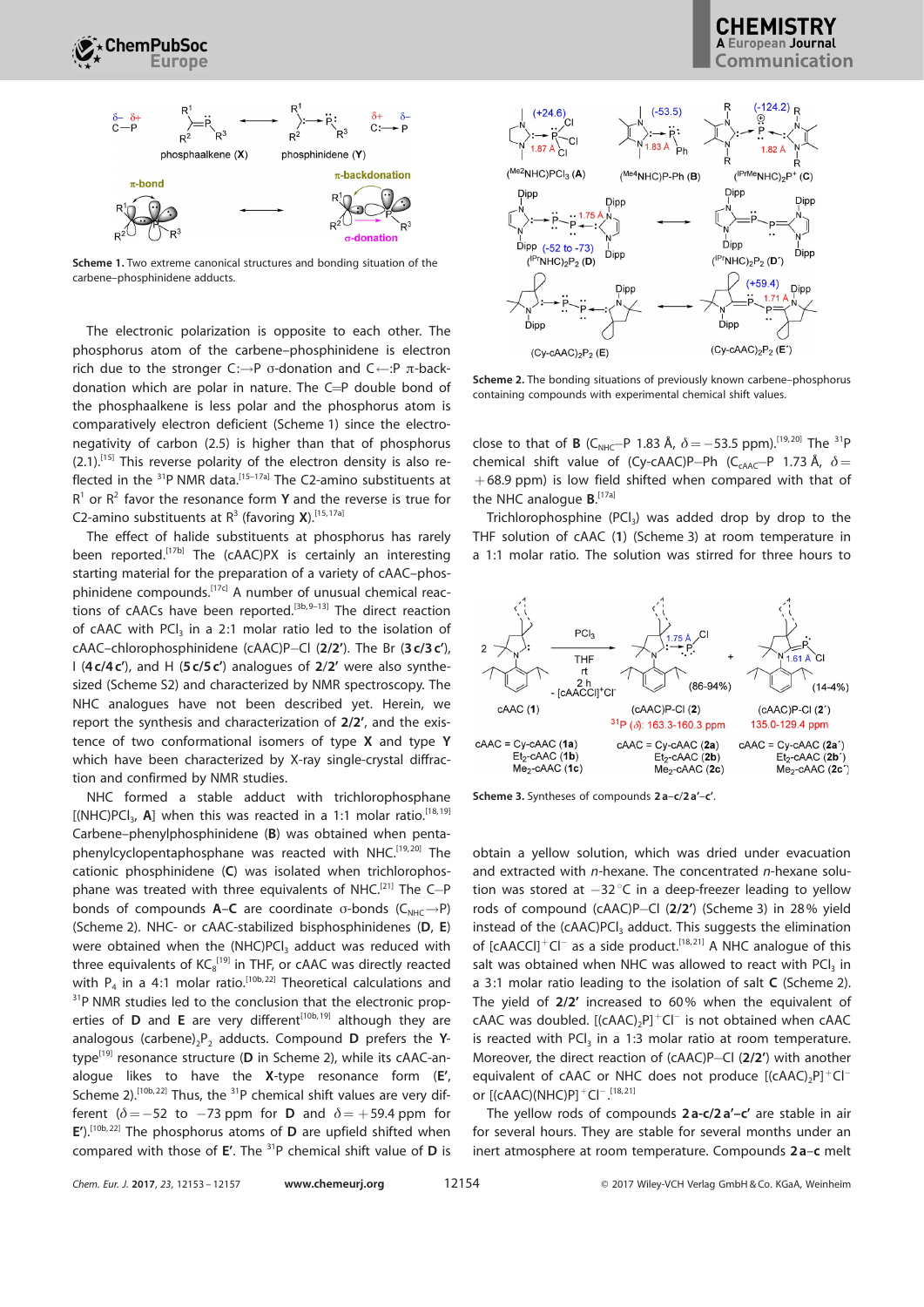

at 145 $\degree$ C under an inert atmosphere. Compounds 2a/2a' (m/z 391.2205 (100%) [M<sup>+</sup>]), 2b/2b' (m/z 379.2 [M<sup>+</sup>]), and 2c/2c'  $(m/z$  351.1887 (100%)  $[M^+]$ ), respectively, were characterized by electron spray ionization (ESI) or electron ionization (EI) mass spectrometry (see Supporting Information).

The structure of 2/2' was confirmed by X-ray single-crystal diffraction. X-ray structure determination of compound (cAAC)P-Cl (2/2') (cAAC = Cy-cAAC, 2 a/2 a'; Et<sub>2</sub>-cAAC, 2 b/2 b'; Me<sub>2</sub>-cAAC,2 c/2 c') showed similar molecular data. The X-ray structure of 2 a/2a' is herein described (for 2 b/2b' and 2 c/2c' see the Supporting Information). Compound 2 a crystallizes in the triclinic space group  $P\bar{1}$  (Figure 1). The P-Cl unit is



Figure 1. The molecular structure of compound 2 a/2 a'with major isomer 2a in solid and minor 2a' in hollow bonds. Hydrogen atoms except at C8 are omitted for clarity. Anisotropic displacement parameters are depicted at the 50% probability level. Selected experimental [calculated at M06-2X/def2- SVP] bond lengths [Å] and angles [°]:C1-P1A 1.7513(15) [1.752], C1-P1B 1.615(4) [1.615], C1@N1 1.3632(18) [1.359/1.376], P1A@Cl1A 2.0982(7) [2.098], P1B@Cl1B 2.048(5) [2.046]; C1-P1A-Cl1A 104.51(5) [104.5], C1-P1B-Cl1B 98.0(2) [98.1].

disordered. The major component (site occupation factor of ca. 85% in 2a and ca. 95% in 2b and 2c) shows a  $C_{cAA}$ -P1A distance of 1.7513(15) Å and a C<sub>CAAC</sub>-P1A-Cl1A angle of 104.51(5)° (Table S1). In accordance with the NMR data, the residual density (see below) is interpreted as a conformational isomer with a much smaller  $C_{cAAC}$ -P1B distance and also a much smaller CcAAC-P1B-Cl1B angle. Both phosphorus atoms of 2 a and 2 a' reside in the same plane formed by N1, C1, and C2 (see Figure 1). All three structures show the same tendency but because of the low occupancy of the minor component, the uncertainty of the bond lengths and angles is much higher than the estimated standard deviation. Therefore, any detailed discussion of geometrical features is excluded.

The previously reported adducts (Scheme 2, A–C) display  $C_{cAA}$ <sup>-</sup>P bonds (1.82–1.87 Å) which are significantly longer than those in non-conjugated phosphaalkenes  $(1.65-1.67 \text{ Å})$ .<sup>[16]</sup> The C-P bond length of the major conformation  $(2a)$  is similar to those in  $(Cy - cAAC)_{2}P_{2}$  (1.71 Å),  $(Cy - cAAC)P - Ph$  (1.73 Å),<sup>[17]</sup> and  $($ <sup>IPr</sup>NHC)<sub>2</sub>P<sub>2</sub> (1.75 Å).<sup>[19]</sup> Selected bond parameters of both forms (2 a/2 a') are given in the caption of Figure 1 and in Table S1.

The existence of two conformational isomers of compounds 2a-c/2a'-c' was further supported by  ${}^{1}H$ ,  ${}^{13}C$ ,  ${}^{31}P$ , and  ${}^{15}N$  NMR spectroscopy in solution. The  $^{13}$ C NMR spectra of 2a-c/2a'-c' show a doublet in each case at  $\delta = 210.05$  (J<sub>C-P</sub>=104.4 Hz)

(2 a), 208.22 ppm  $(J_{C-P}=102.6 \text{ Hz})$  (2 b), and 210.91 ppm  $(J_{C-P}=102.6 \text{ Hz})$ 101.4 Hz) (2c), respectively (for major resonance forms of 2). They are far down field shifted when compared to those of the free cAAC ligands  $(304-310 \text{ ppm})$ .<sup>[8]</sup> The corresponding  $13$ C NMR chemical shift values of the minor conformational isomers (2a'-c') were not observed possibly due to the low concentration. The  $31P$  NMR spectra of  $2a-c/2a'-c'$  display two distinct resonances at  $\delta$  = 163.39 (2 a) and 135.04 ppm (2 a'),  $\delta$  = 160.32 (2b) and 131.09 (2b'),  $\delta$  = 161.92 (2c) and 129.42 ppm  $(2c')$ , respectively.<sup>[17b]</sup> The <sup>31</sup>P NMR chemical shift values are downfield shifted when compared with those of (Cy-cAAC)P-Ph  $(+68.9 \text{ ppm})^{[17]}$  and  $(Cy-\text{cAAC})_2P_2 (+59.4 \text{ ppm}, E')^{[10b, 22]}$  but upfield shifted when compared with a number of values  $\delta$  = 230–420 ppm of non-polarized phosphaalkenes.<sup>[16a]</sup> The presence of the chlorine atom at the phosphorus atom has an important influence. The electronegativity (3.0) of the chlorine atom is higher than that of the P atom (2.1), which causes a downfield shift of the <sup>31</sup>P nucleus of 2. The 1,3-bond correlated  ${}^{1}$ H $-{}^{15}N$  HMBC spectrum of the major isomer (2 a–c) shows a doublet due to further coupling with the <sup>31</sup>P nuclei,  $I=1/2$  at  $\delta = -249.99$  ( $J_{N-P} = 378$  Hz) (2 a),  $-247.37$  ( $J_{N-P} = 390$  Hz) (2 b), and  $-248.61$  ppm ( $J_{N-P}$ =375 Hz), respectively. The corresponding <sup>15</sup>N ( $l=1/2$ ) NMR chemical shift values of the minor conformational isomers  $2a'-c'$  are  $\delta = -237.24$  ( $2a'$ ),  $-234.44$  ( $2b'$ ) and  $-234.11$  ppm (2c'), respectively, which are upfield shifted compared to those of the major conformational isomers (see the Supporting Information). These <sup>15</sup>N NMR chemical shift values are upfield shifted when compared with that of the free  $c$ AAC ligand  $(-159.0$  ppm). The above-mentioned spectroscopic data of the two conformational isomers of  $(cAAC)P-Cl$  (2/2') further support their existence in solution (see Supporting Information for all NMR spectra of compounds 2 a–c). Similarly, Br  $(3 c/3 c')$ , I  $(4 c/4 c')$ , and H  $(5 c/5 c')$  analogues of 2 were also characterized by NMR spectroscopy (see Supporting Information). To get further insight in the equilibrium between the two isomers, temperature-dependent <sup>31</sup>P NMR were recorded for 2 a/2 a' (see Supporting Information), which revealed that there is nearly no change in the molar ratio of  $2a/2a'$ . This suggests that the temperature does not have any effect within the reported temperature range (238, 283, 313 K) on the equilibrium of the two conformational isomers of compound 2. Moreover, we have studied the  $31P$  NMR spectra of different samples obtained by fractional crystallization, which revealed minor changes in the molar ratio of 2 a/2 a'.

Some of the cAAC-containing radicals  $[(cAAC^*)_2SiC]_2$  and  $(cAAC)SiCl<sub>3</sub>$ ] possess more than one polymorph.<sup>[10c,d]</sup> Recently, it has been observed that the  $(cAAC)_2Pd^0$  complex displays a crystalochromism effect. The color of the  $(cAAC)_2Pd^0$  complex dramatically changes from dark maroon to bright green when the C<sub>CAAC</sub>-Pd-C<sub>CAAC</sub> angle is sharpened by  $6^{\circ}$ .<sup>[23]</sup> The <sup>29</sup>Si NMR spectrum of (Cy-cAAC)<sub>2</sub>Si<sub>2</sub> shows two resonances at  $\delta$  = 190.1 and 318.3 ppm due to the presence of two different silicon atoms in the solid state which is averaged out in solution (249.1 ppm).<sup>[24]</sup> Notably, the  $C_{cAAC}$ -Si bond lengths of (Cy $c$ AAC)<sub>2</sub>Si<sub>2</sub> are significantly different. The dark blue colored cAAC-dichlorosilylene stabilized phosphinidene (P-Tip)  $[(cAAC) \rightarrow SiCl<sub>2</sub> \rightarrow P-Tip,$  Tip = triisopropylphenyl] displays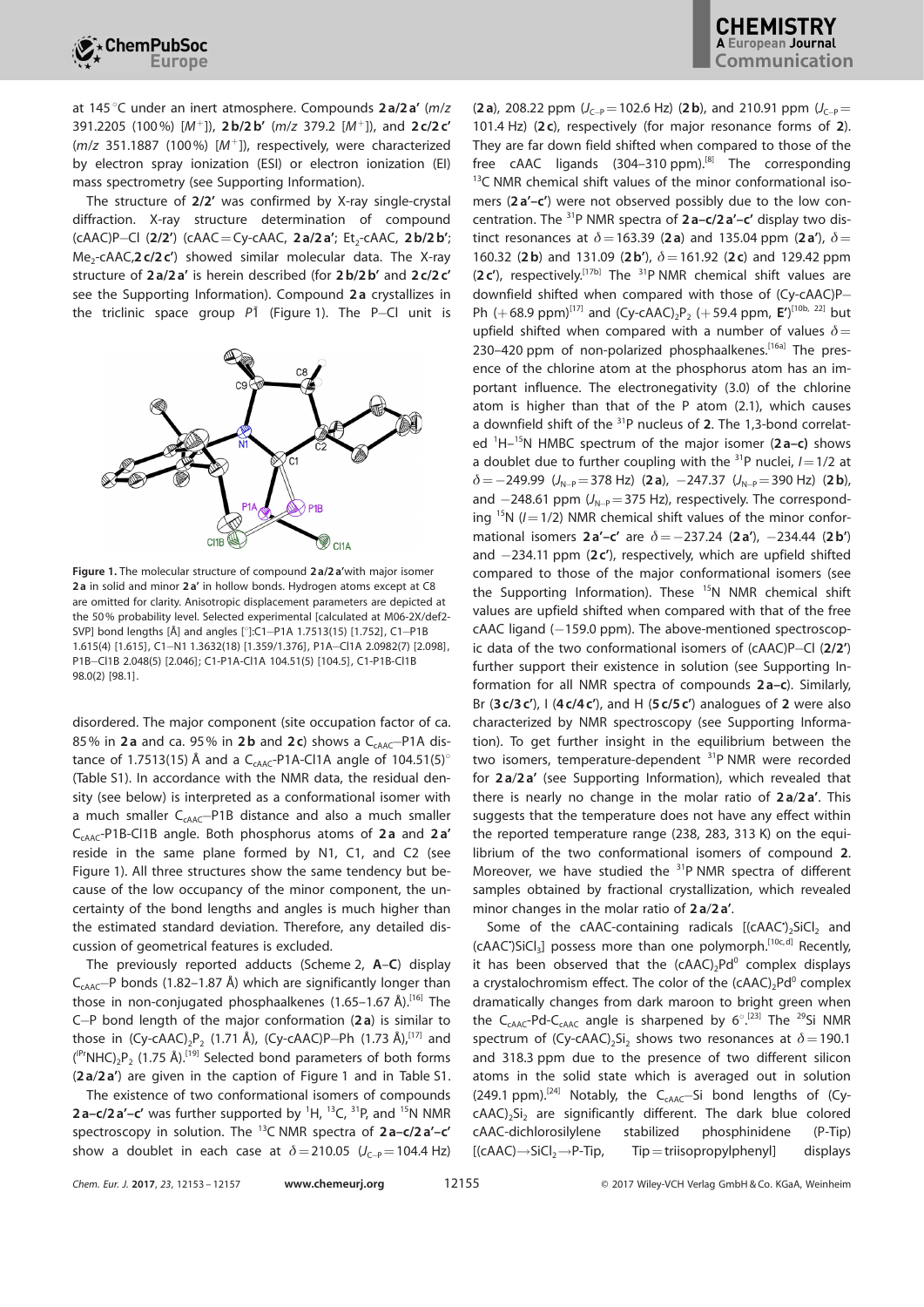

a strong intramolecular charge transfer (ICT) transition due to the electronic transition from the  $\pi_{P=Si}$  type orbital to the low lying LUMO ( $\pi^{*}_{C-N}$ ) of cAAC.<sup>[25]</sup> The above-mentioned examples have in common that they exhibit unusual electronic properties due to the presence of cAACs as ligands.

Singlet and triplet-state optimizations<sup>[26]</sup> at the R/U-M06-2X/ def2-SVP level of theory showed that all the conformers possess a singlet electronic ground state. The relative stabilization energies of the major halo conformers  $(2c-4c)$  with the respective minor conformers  $(2 c' - 4 c')$  are significantly higher than that of the hydro conformers  $[10.3 (2c/2c')$ , 8.5  $(3c/3c')$ , 10.5 kcalmol<sup>-1</sup> (4 c/4 c'), 4.2 (5 c/5 c')], as substantiated by the conformer ratios. The  $C_{cAAC}$ -N bond lengths in the 2c-5c and  $2c'$ – $5c'$  conformers are 1.359–1.361 and 1.372–1.376 Å, which are slightly longer than that of free cAAC  $(1.309 \text{ Å})$ . This confirms that stronger  $\pi$  back-donation from phosphorus to the  $C_{cABC}$  disrupts the delocalization of the lone pair on the adjacent nitrogen atom to the vacant  $2p<sub>z</sub>$  orbital of the carbene  $carbon (C_{cAAC} \leftarrow N$  back-donation). The  $C_{cAAC} \leftarrow N$  bonds show single-bond occupancies of 1.978-1.982 e. The  $C_{cAAC}$ -P bonds exhibit  $\sigma$  and  $\pi$  occupancies of 1.950–1.969/1.971–1.974 e and 1.947–1.969/1.966 e in 2 c--5c/2c'--5c', respectively (see Table S13). The  $C_{cAAC}$ -P  $\sigma$ -bonded electron density is polarized towards the more electronegative  $C_{cAAC}$  center ( $C_{cAAC}$ : 62–67%), while the  $\pi$ -bonded electron density is almost equally shared ( $C_{cAAC}$ : 45–47%) between the bonding partners except in 2c and 3c ( $C_{\text{cAAC}}$ : 40/42%). In 2c'-5c',  $C_{\text{cAAC}}$  utilizes an sp<sup>2</sup>-hybrid orbital having greater s-character for  $C_{cAAC}$ -P  $\sigma$ -bond formation, giving rise to significantly shorter  $C_{cAA}$  $-P$  bonds. The Wiberg bond indices calculated for  $C_{cAAC}$ -P bonds are 1.535/ 1.626 (2 c/2 c'), 1.525/1.630 (3 c/3 c'), 1.516/1.638 (4 c/4 c'), 1.601/1.681 (5c/5c'), suggesting significant double-bond type character. The greater  $\pi$  back-donation from phosphorus to cAAC in 2c'-5c'compared to 2c-5c is reflected from the group charges on the carbenes  $[-0.095/-0.238$   $(2c/2c')$ ,  $-0.085/-0.241$  (3 c/3 c'),  $-0.076/-0.249$  (4 c/4 c'),  $-0.083/$  $-0.193$  (5 c/5 c')]. The calculated electron density [ $\rho(r)$ ] at the  $(3,-1)$  bond critical points (BCPs) of C<sub>CAAC</sub>-P bonds [0.168– 0.171 in 2c-5c; 0.199-0.204 in 2c'-5c'] along with the respective Laplacian [ $\nabla^2 \rho$ (r) :  $+$  0.233 to  $+$  0.310 in **2 c–5 c**;  $+$  0.544 to  $+0.588$  in  $2c'-5c'$ ] indicate a closed-shell interaction (Table S19). The energy density values for  $C_{cAAC}$ -P bonds at the BCPs suggest a larger covalent contribution to the donor– acceptor bonds in  $2c'$ –5c' ( $H_b$ =-0.691–0.710) than in 2c–5c  $(H_b=-0.547-0.556).$ <sup>[27]</sup>

The calculated <sup>31</sup>P chemical shifts in all the conformers are in good agreement with the experimental values (Table S22). In all the conformers, phosphorus has the major contribution in the HOMOs, which are  $\pi$  orbitals of C<sub>CAAC</sub>-P bonds. The C<sub>CAAC</sub>-P  $\pi^*$  orbitals are the LUMOs in 2c/2c', 3c', and 5c; LUMO+1 in 3c and  $4c/4c'$ ; LUMO + 2 in 5c' (Figure S8). As pointed out by Weber, the smaller HOMO–LUMO gap (0.2–0.3 eV) in 2c-5c than 2c'-5c'may give rise to significant downfield shifts of the phosphorus atoms in the former conformers.<sup>[15]</sup>

In summary, we have shown that  $\pi$ -accepting cyclic alkyl(amino) carbenes (cAACs) react with trichlorophosphane at room temperature to produce cAAC–chlorophosphinidenes

(2 a–c). They are well-characterized by NMR spectroscopy and mass spectrometry. Their structures are confirmed by X-ray single-crystal diffraction. The crystals of 2a-c are stable in air for several hours and stable for months under an inert atmosphere at room temperature. Interestingly, this series of compounds ( $c$ AAC)P-Cl ( $2a-c$ ) exist as two conformational isomers: phosphaalkenes and phosphinidenes (X and Y; Scheme 1) both in the solid state and in solution. The former is the minor isomer, while the latter is the major conformational isomer. Additionally, Br (3 c/3 c'), I (4 c/4 c'), and H (5 c/5 c') analogues [(Me<sub>2</sub>-cAAC)P-X;  $X = Br$  (3), I (4), H (5)] of 2 c/2 c' also show similar equilibrium in solution. To the best our knowledge the existence of two extreme resonance forms of any carbene–phosphinidene was not yet reported.

### Experimental Section

See Supporting Information for the syntheses of compounds 2a-c. Crystal data for **2a** at 100(2) K: C<sub>23</sub>H<sub>35</sub>ClNP,  $M = 391.94$  gmol<sup>-1</sup>,  $0.17 \times 0.13 \times 0.11$  mm, triclinic,  $P\bar{1}$ ,  $a = 8.868(2)$  Å,  $b = 10.197(2)$  Å,  $c=12.260(2)$  Å,  $\alpha=86.77(2)^\circ$ ,  $\beta=82.10(2)^\circ$ ,  $\gamma=88.59(2)^\circ$ ,  $V=$ 1096.2(4)  $\hat{A}^3$ ,  $Z = 2$ ,  $\mu$ (Mo<sub>Kα</sub>) = 0.254 mm<sup>-1</sup>,  $\theta_{\text{max}} = 28.272^{\circ}$ , 26769 reflections measured, 5430 independent  $(R<sub>int</sub>=0.0310)$ ,  $R1=0.0408$  $[I>2\sigma(I)]$ , wR2=0.1097(all data), residual density peaks: 0.447 to  $-0.256$  eA<sup>-3</sup>, CCDC: 1498552.<sup>[35]</sup> See Supporting Information for the crystal data of 2b and 2c. CCDC: 1498554 and 1498553.<sup>[35]</sup> All crystals were selected under cooling, using a X-Temp2 device.<sup>[28]</sup> The data were integrated with SAINT.<sup>[29]</sup> A multi-scan absorption correction and a 3 $\lambda$  correction<sup>[30]</sup> were applied using SADABS.<sup>[31]</sup> The structures were solved by SHELXT<sup>[32]</sup> and refined on  $F^2$  using SHELXL<sup>[33]</sup> in the graphical user interface SHELXLE.<sup>[34]</sup>

Computational Details: See Supporting Information.

### Acknowledgements

H.W.R. thanks the Deutsche Forschungsgemeinschaft (DFG RO 224/68-I) for financial support. D.S. thanks the Fonds der Chemischen Industrie for financial support. S.D. thanks CSIR for a SRF fellowship. D. K. thanks IISER-Kolkata and CSIR (02(2770)/ 13/EMR-II) for financial support. We thank Professor K.N. Ganesh for his kind support.

### Conflict of interest

The authors declare no conflict of interest.

Keywords: cAACcarbene · chlorophosphinidene · density functional calculations · phosphaalkene · resonance forms

<sup>[1]</sup> A. Igau, H. Grützmacher, A. Baceiredo, G. Bertrand, J. Am. [Chem.](https://doi.org/10.1021/ja00227a028) Soc. 1988, 110[, 6463.](https://doi.org/10.1021/ja00227a028)

<sup>[2]</sup> A. J. Arduengo III, R. L. Harlow, M. Kline, J. Am. [Chem.](https://doi.org/10.1021/ja00001a054) Soc. 1991, 113, [361.](https://doi.org/10.1021/ja00001a054)

<sup>[3]</sup> For recent reviews, see for example: a) F. E. Hahn, M. C. Jahnke, [Angew.](https://doi.org/10.1002/anie.200703883) Chem. Int. Ed. 2008, 47[, 3122](https://doi.org/10.1002/anie.200703883); [Angew. Chem.](https://doi.org/10.1002/ange.200703883) 2008, 120, 3166; b) M. Melaimi, M. Soleilhavoup, G. Bertrand, [Angew. Chem.](https://doi.org/10.1002/anie.201000165) Int. Ed. 2010, 49, 8810; [Angew. Chem.](https://doi.org/10.1002/ange.201000165) 2010, 122, 8992; c) D. Martin, M. Melaimi, M. Soleilhavoup, G. Bertrand, [Organometallics](https://doi.org/10.1021/om200650x) 2011, 30, 5304; d) O. Schuster, L.